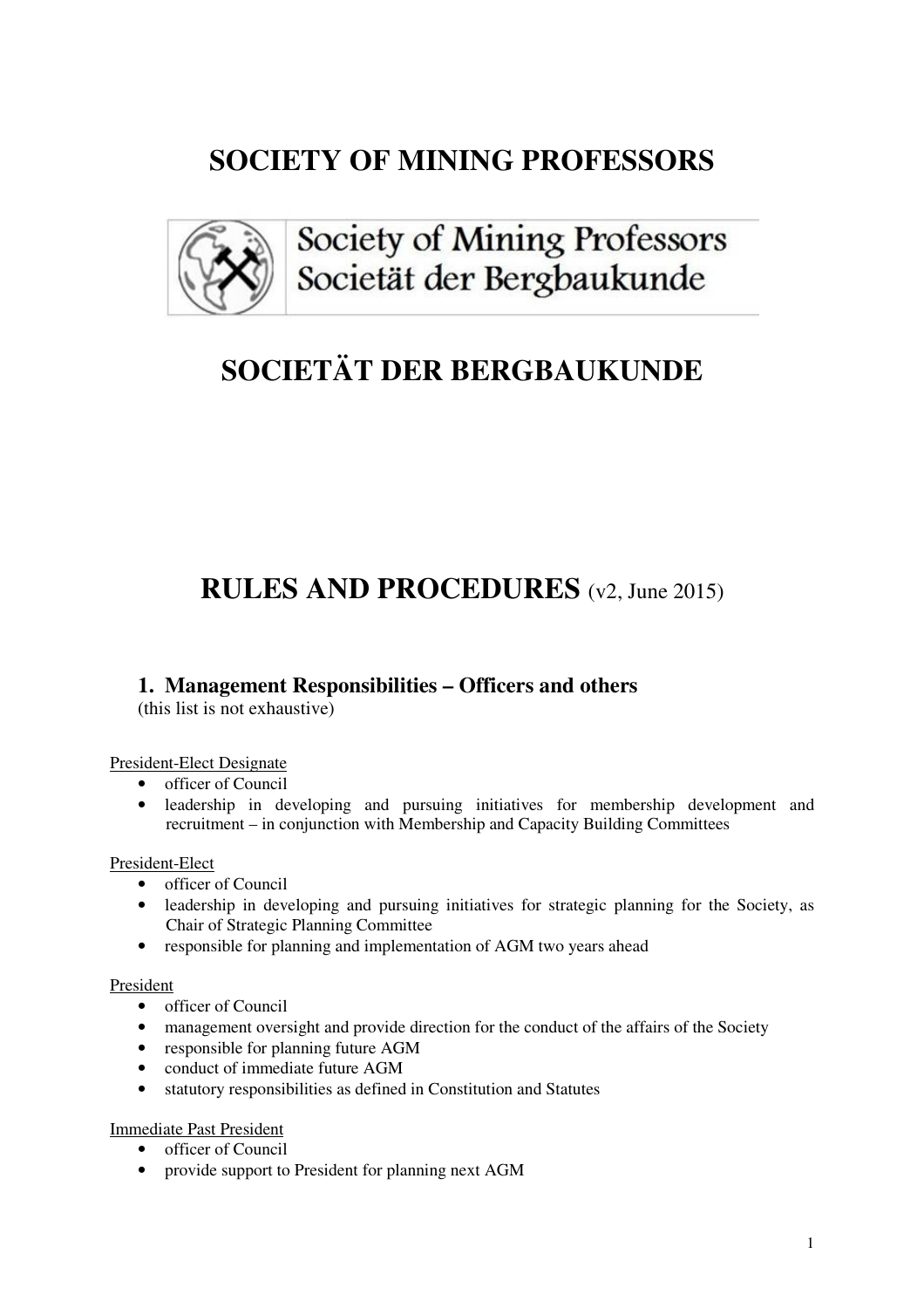#### **Secretary General**

- Officer and Chairperson of Council
- assisting the President in organising the AGMs
- ensuring the implementation of decisions taken at all meetings
- communication outside of the Society
- ensuring the continuity of Society activities
- leadership and development to pursue new initiatives
- recommendations regarding Committee memberships

#### Deputy Secretary General/Treasurer

- officer of Council
- produces and distributes records of Society and Council meetings
- correspondence of the Society
- periodic review of Society official documents
- distributing information of interest to members
- maintaining membership records
- maintaining bank accounts and other financial records
- managing Society awards procurement

#### Regional Representatives

- member of Council
- provide regional advice/input to Council meetings
- identify opportunities for new membership within their regions

#### Director of IT & Membership

- appointed by Council as member at large
- manage the hosting and support of website by outside provider
- regular review and update of content
- recommend changes to website design
- collaborate with other linked sites
- management of new membership applications
- coordinator of IT  $\&$  Communications Committee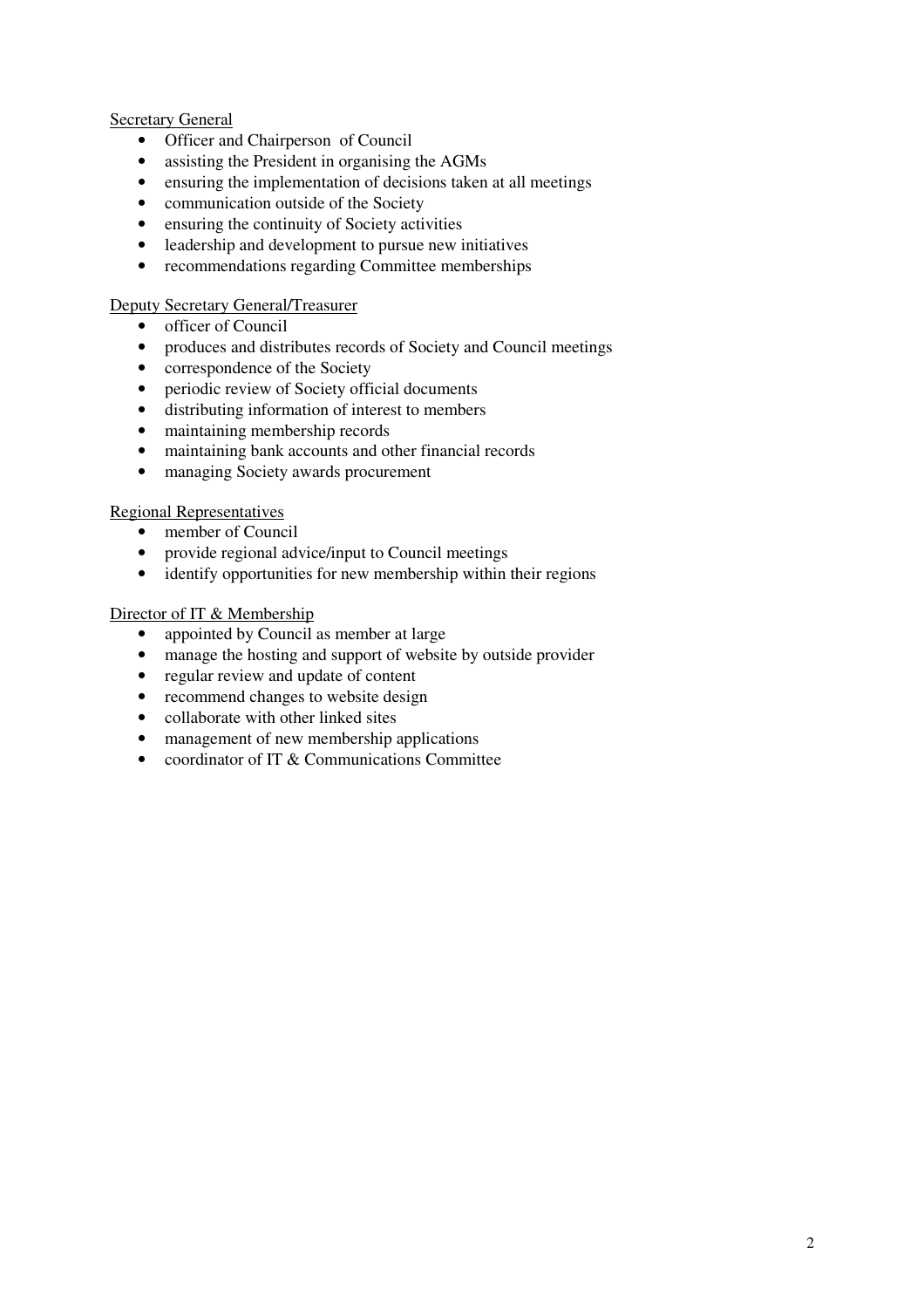## **2. SOMP Annual Meeting (SAM) Guidelines and Format**

- SAM **should not be run in parallel** with other external activities (eg conferences, exhibitions etc)
- AGM (business session) should be held at start of SAM, preceded by Council meeting
- SAM duration should typically be  $3 4$  days
- scheduled mine visits, normally after meeting, should be included as options (as far as possible minimum of two visits)
- SAM venue should be as close as possible to accommodation minimise transport time/needs
- Include detail information with regards traveling (i.e. closest airport, visa requirements, train stations, buses, medical etc.)
- Multiple accommodation options should be available within close proximity to each other
- SAM costs should be kept to a minimum with consideration given to special discounts for junior/early career members/other "in-need" members, eg from developing countries.
- SAM program should include:
	- o delegate registration
	- o Committee meetings
	- o Council meeting
	- o informal welcome reception
	- o AGM
	- o introduction session
	- o welcome by senior host university representative
	- o a session on local mining industry
	- o priority on SOMP member engagement throughout meeting, based on topics of interest (breakaway workshops, relevant topics as per SOMP committees identified)
	- o opportunity for "thought leader" keynote presentations, followed by panel discussions/workshops/break-out groups
	- o peer-reviewed technical paper presentations (relevant to broader SOMP membership) - optional poster presentations
	- o Also opportunity for mining education and other related presentations that are not peer reviewed papers related
	- o group members photograph
	- o formal SOMP dinner and awards presentations
	- o final session to include a presentation on future SOMP strategies and initiatives
	- o accompanying persons program to run in parallel with members program
	- o Include where practically possible sight-seeing session with partners and other delegates as part of one of the activities (sight seeing etc.)

### **Generic checklist**

|                | A. General TASKS                                                        |  |
|----------------|-------------------------------------------------------------------------|--|
| A <sub>1</sub> | Preparation of Meeting Agenda (check also with sections B & C)          |  |
| A2             | Distribution of Meeting Agenda and Invitation via email to participants |  |
| A <sub>3</sub> | Suggestions for accommodation                                           |  |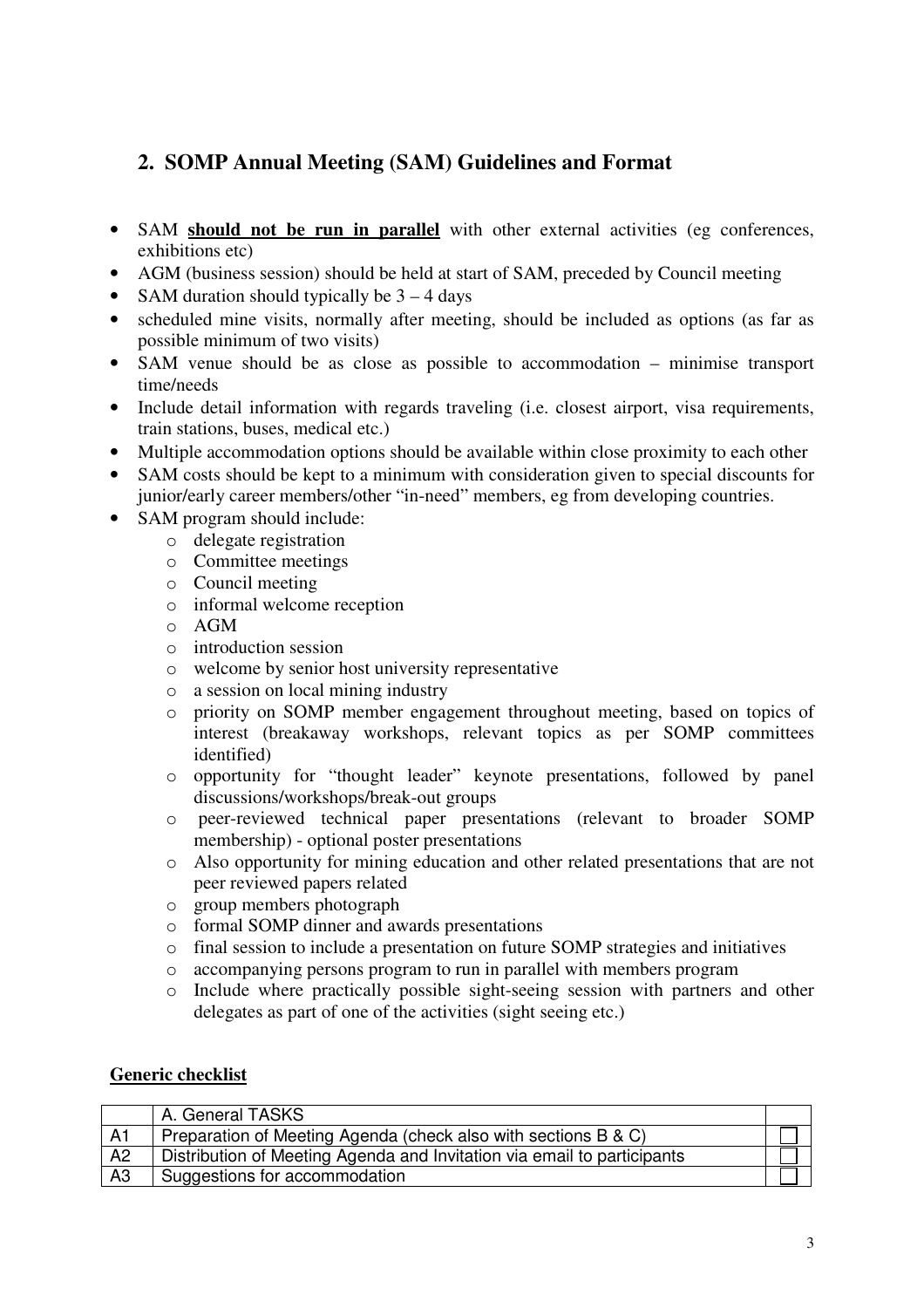| A4              | Directions how to reach the venue                                                                           |  |
|-----------------|-------------------------------------------------------------------------------------------------------------|--|
| A <sub>5</sub>  | Person taking care of the registration of participants                                                      |  |
| A <sub>6</sub>  | Preparation of meeting premises                                                                             |  |
|                 | Table / Chairs for session chairpersons<br>✓                                                                |  |
|                 | $\checkmark$<br>PC or laptop with USB ports (windows with office 2003 or higher                             |  |
|                 | preferred to show PPT files)                                                                                |  |
|                 | $\checkmark$<br>Projector (beamer) with spare if possible                                                   |  |
|                 | $\checkmark$<br>Projection screen or area                                                                   |  |
|                 | $\checkmark$<br>PC or laptop with internet connection and printer in the general meeting<br>area (optional) |  |
| A7              | Preparation for catering (coffee ) multiple serving stations                                                |  |
| A8              | Reservation for lunch/dinner (multiple serving stations if not formally served)                             |  |
| A9              | <b>Badges for participants</b>                                                                              |  |
| A10             | Certificate of participation                                                                                |  |
| A11             | Digital camera; (pictures should be taken during meeting sessions and made                                  |  |
|                 | available to delegates at the end of the conference)                                                        |  |
| A12             | Organize Group Photo                                                                                        |  |
| A13             | Material to be distributed to SOMP participants                                                             |  |
|                 | Paper envelopes or folders or small bags or other container. Each                                           |  |
|                 | envelop will contain                                                                                        |  |
|                 | $\checkmark$<br>Meeting Agenda                                                                              |  |
|                 | <b>Other Handouts</b><br>$\checkmark$                                                                       |  |
|                 | $\checkmark$<br>writing pad or small stack of blank sheets of A4 paper                                      |  |
|                 | ✓<br>Pen (optional)                                                                                         |  |
|                 | Conference gift to delegates<br>✓                                                                           |  |
|                 | <b>B. Organization of Technical Sessions</b>                                                                |  |
| B1              | Organize Sessions (by President plus Secretary General)                                                     |  |
| B <sub>2</sub>  | Solicit papers for sessions (by President plus Secretary General)                                           |  |
| B <sub>3</sub>  | Formalise refereeing process and Finalize papers (Editor to pre-approve                                     |  |
|                 | contributions before papers are sent out to referees)                                                       |  |
| B4              | Conference Proceedings (see below)                                                                          |  |
|                 |                                                                                                             |  |
|                 | C. Website                                                                                                  |  |
| C <sub>1</sub>  | Develop a dedicated meeting website                                                                         |  |
| C <sub>2</sub>  | Include registration information                                                                            |  |
| C <sub>3</sub>  | Include program / schedule                                                                                  |  |
| $\overline{C4}$ |                                                                                                             |  |
|                 |                                                                                                             |  |
|                 | D. Organize Companion Program                                                                               |  |
|                 |                                                                                                             |  |
|                 |                                                                                                             |  |
|                 | E. Organize Optional Tours and Technical Visits                                                             |  |
|                 |                                                                                                             |  |
|                 | F. Conference proceedings                                                                                   |  |
| F1              | Formatted to specifications                                                                                 |  |
| F <sub>2</sub>  | Technical editing                                                                                           |  |
| F <sub>3</sub>  | Distributed to members at meeting (electronic) as well as hard copies where                                 |  |
|                 | applicable                                                                                                  |  |